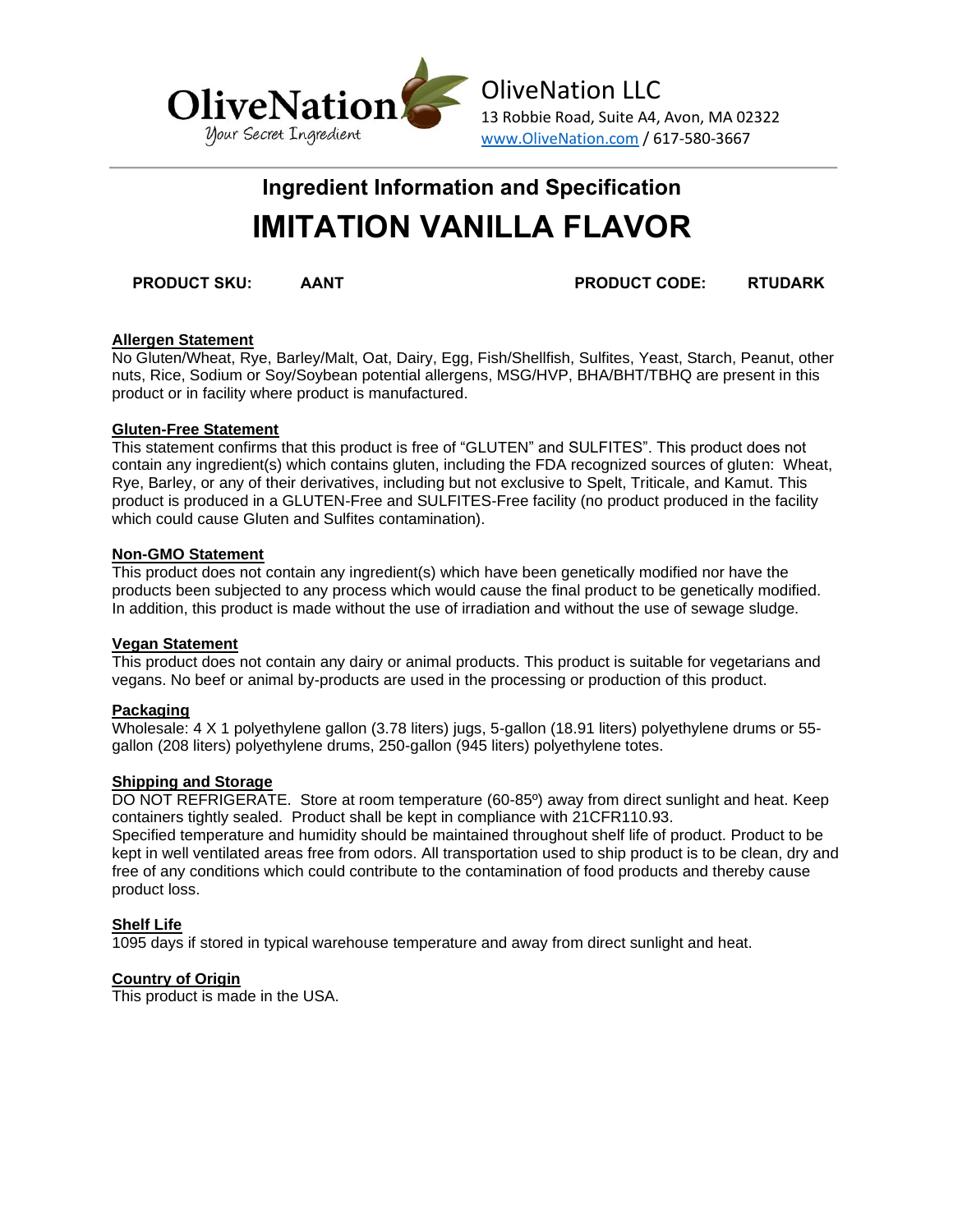

OliveNation LLC 13 Robbie Road, Suite A4, Avon, MA 02322 www.OliveNation.com / 617-580-3667

# **Ingredient Information and Specification IMITATION VANILLA FLAVOR**

**PRODUCT SKU: AANT PRODUCT CODE: RTUDARK**

## **Lot Number & Date Code**

Lot number is a record which corresponds to manufactured batch. Date code refers to UDC date of manufacture. Expiration date is not required.

### **Regulatory Approval**

This product is manufactured, processed, packed, handled and shipped in accordance to all FDA requirements promulgated in CFR 21 and meets all federal and state regulations for food products including California Proposition 65. This product shall be stored and shipped in containers at temperatures, and under conditions necessary to preserve the quality of the product, including its packaging and shall comply with all applicable local, state and federal regulations.

## **Recommended Usage**

Use 3 ounces to 5 gallons of mix.

## **Certifications**

This product is certified Kosher.

# **Nutritional Information**

| <b>Nutrition Facts</b>                                                                                                                                               |                  |
|----------------------------------------------------------------------------------------------------------------------------------------------------------------------|------------------|
| 37 Servings per container<br><b>Serving Size</b>                                                                                                                     | 100 <sub>g</sub> |
| Amount per Serving<br><b>Calories</b>                                                                                                                                |                  |
|                                                                                                                                                                      | % Daily Value*   |
| Total Fat 0g                                                                                                                                                         | 0%               |
| Saturated Fat 0q                                                                                                                                                     | 0%               |
| Trans Fat 0g                                                                                                                                                         |                  |
| Cholesterol 0q                                                                                                                                                       | 0%               |
| Sodium 0mg                                                                                                                                                           | 0%               |
| Total Carbohydrate 0g                                                                                                                                                | 0%               |
| Dietary Fiber 0q                                                                                                                                                     | 0%               |
| Total Sugars 0g                                                                                                                                                      |                  |
| Added Sugars 0g                                                                                                                                                      |                  |
| Proteins 0q                                                                                                                                                          | 0%               |
| Vitamin D                                                                                                                                                            | <b>LNNS</b>      |
| Calcium                                                                                                                                                              | <b>LNNS</b>      |
| Iron                                                                                                                                                                 | <b>LNNS</b>      |
| Potassium                                                                                                                                                            | <b>LNNS</b>      |
| *The % Daily Value (DV) tells you how much a nutrient in a serving of food contributes to<br>a daily diet. 2000 calories a day is used for general nutrition advice. |                  |

LNNS: Level of No Nutritional Significance Container is 1 gallon/128 fluid ounces.